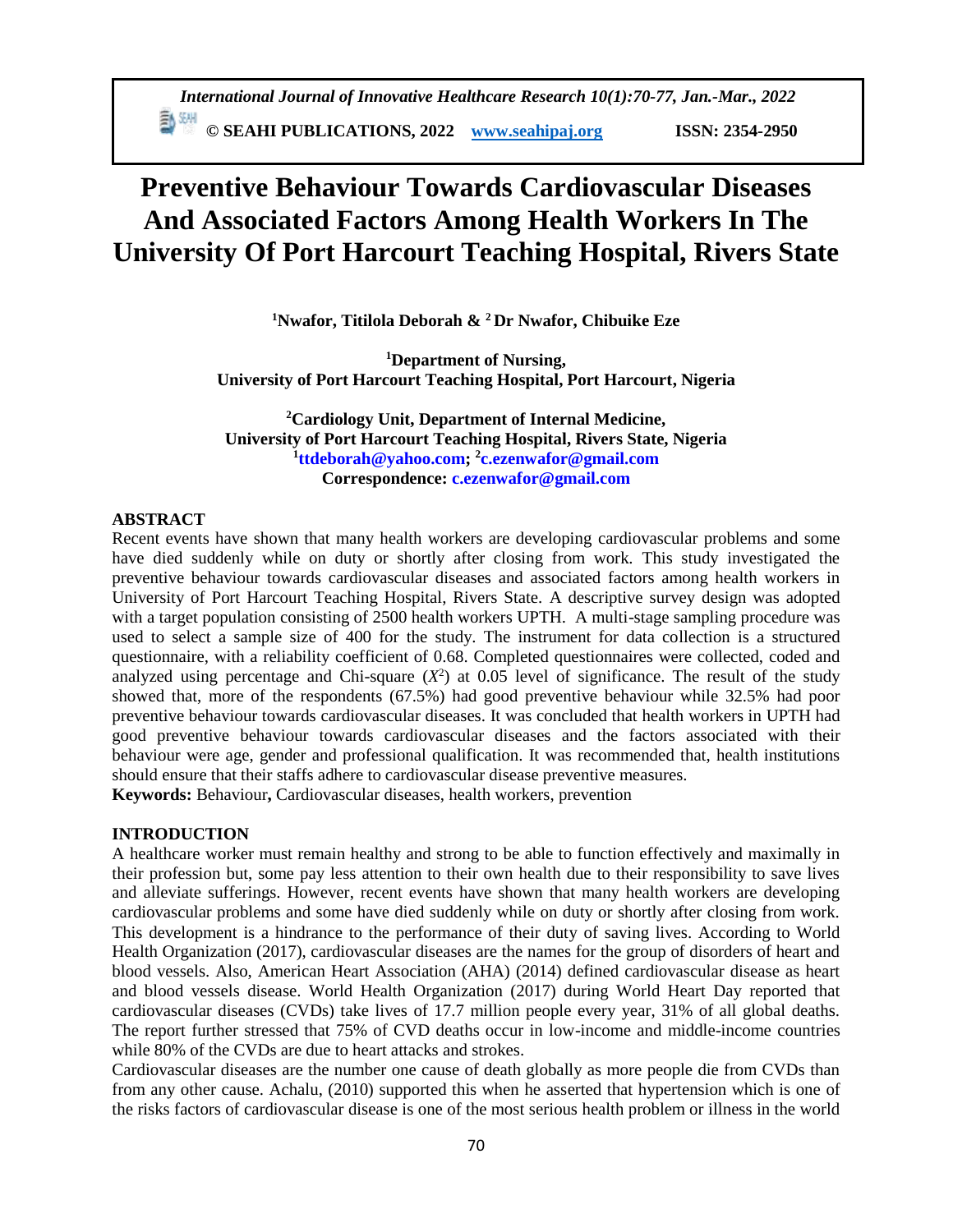today. However, it is on record that 90% of cardiovascular diseases are preventable yet, its effect is evident among individuals including healthcare workers. Preventive behaviour towards cardiovascular diseases is key to avert the aftermath of such diseases. Seedat (2015) specified that, risky behaviour is the main reason for poor control of blood pressure. On the other hand, certain factors can predispose an individual to cardiovascular diseases. The Nigeria Cardiac Society (NCS) (2016) asserted that possible predisposing factors of cardiovascular diseases include, female sex, high socioeconomic class, sedentary lifestyle, a high energy diet and age above 40years.

Age is one of the most important risk factor in developing cardiovascular or heart disease with appropriately a tripling of risk with each decade of life. Coronary fatty streaks can begin to form in adolescence. It is estimated that 82 percent of people who die of coronary heart disease are 65 and older. One of the multiple explanations proposed to explain why age increases the risk of cardiovascular/heart diseases are related to serum cholesterol level. In men, this increase levels off around age 45 to 50years. In women, the increase continues sharply until 65years. Aging is also associated with changes in the mechanical and structural properties of the vascular wall, which leads to the loss of arterial elasticity and reduced arterial compliance and may subsequently lead to coronary artery disease.

Men are at greater risk of heart disease than premenopausal women. Once a woman is past menopause; it has been argued that a woman's risk is similar to men. According to World Health Organization, sex contributes to approximately 40% of the variation in sex ratio of coronary heart disease mortality. One of the proposed explanations for gender differences is hormonal difference. In women, Estrogen is the predominant sex hormone which has protective effects on glucose metabolism and haemostatic system and may have direct effects in improving endothelial cell function. Estrogen production decreases after menopause and this may change the female lipid metabolism thereby decreasing the HDL cholesterol while increases LDL and total cholesterol level. There are also noticeable difference in body weight, height, body fat distribution, heart rat, stroke volume and article compliance among men and women.

Prevention they say is better than cure. It is best to prevent occurrences of cardiovascular diseases because it is life threatening and its management is expensive. Thus, health care workers must not ignore their cardiovascular health. Even in literature, those focusing on the health of healthcare workers is scarce. However, Nedie et al. (2001) in their study on: Job stress and cardiovascular diseases with health workers, discovered that Doctors and nurses are more likely to develop cardiovascular complications as a result of job stress compared to the rest of workers. Thus, it becomes imperative to carry out this study to investigate the preventive behaviour towards cardiovascular diseases and associated factors among health workers in University of Port Harcourt Teaching Hospital, Rivers State. Specifically, the study considered the:

- 1. Preventive behaviour towards cardiovascular diseases among health workers in UPTH.
- 2. Association between age and preventive behaviour towards cardiovascular diseases among health workers in UPTH.
- 3. Association between gender and preventive behaviour towards cardiovascular diseases among health workers in UPTH.
- 4. Association between professional qualification and preventive behaviour towards cardiovascular diseases among health workers in UPTH.

# **METHODOLOGY**

The study was carried out in the UPTH, a tertiary-care health facility, Rivers State, Niger Delta region of Nigeria. The facility, apart from treating patients, also teaches medical and paramedical students and personnel, and conducts medical-oriented researches at both undergraduate and graduate levels. A descriptive survey design was adopted; because the study is not amendable to variable manipulation (Will, 2014). The target population was the estimated 2500 health workers in the University of Port Harcourt Teaching Hospital, while the 400 respondents were recruited, using the Taro-Yamene Formula. The respondents were stratified into doctors, nurses, laboratory scientists, pharmacists and social health workers, with random selection employed in each stratum. The instrument for data collection is a structured questionnaire, which was in two sections; A and B. Section A had information on demographic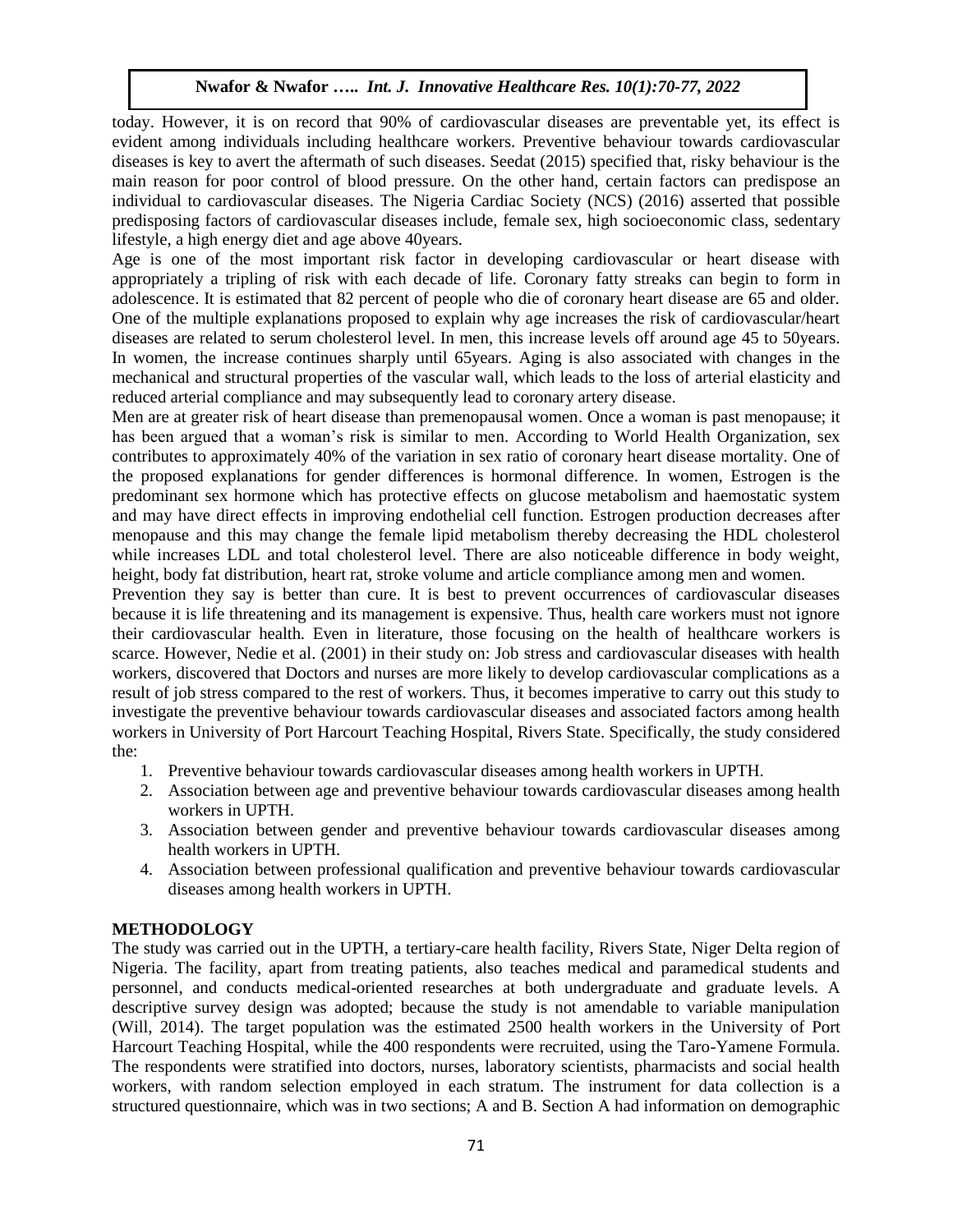characteristics, while B elicited information on health workers' preventive behaviour cardiovascular disease on a modified Likert scale. A face validity of the instrument was determined by experts in related area, while its reliability was confirmed by administering 20 sample copies of the questionnaire on health workers at the Military Hospital in Rivers State, which is homogenous to the study population. A reliability coefficient of 0.68 was obtained. Similarly, permissions for the study was obtained from the Department of Human Kinetics and Health Education and the Ethical Units of the School of Graduate Studies and Legal Unit of the University of Port Harcourt and University of Port Harcourt teaching Hospital respectively, while Consent was obtained from the participants. Completed questionnaires were collected, coded and analyzed using percentage and Chi-square  $(X^2)$  at 0.05 level of significance.

# **RESULTS**



The results of the study are presented below:

# **Fig 1: Percentage distribution of respondents' age**

The age of the respondents showed the following; 22(6.4%) were between the ages of 18-24 years, 88(25.5%) were between the ages of 25-30 years, 46(13.3%) were between 31-35 years, 22(6.4%) years, while 167(48.8%) were above 40 years old.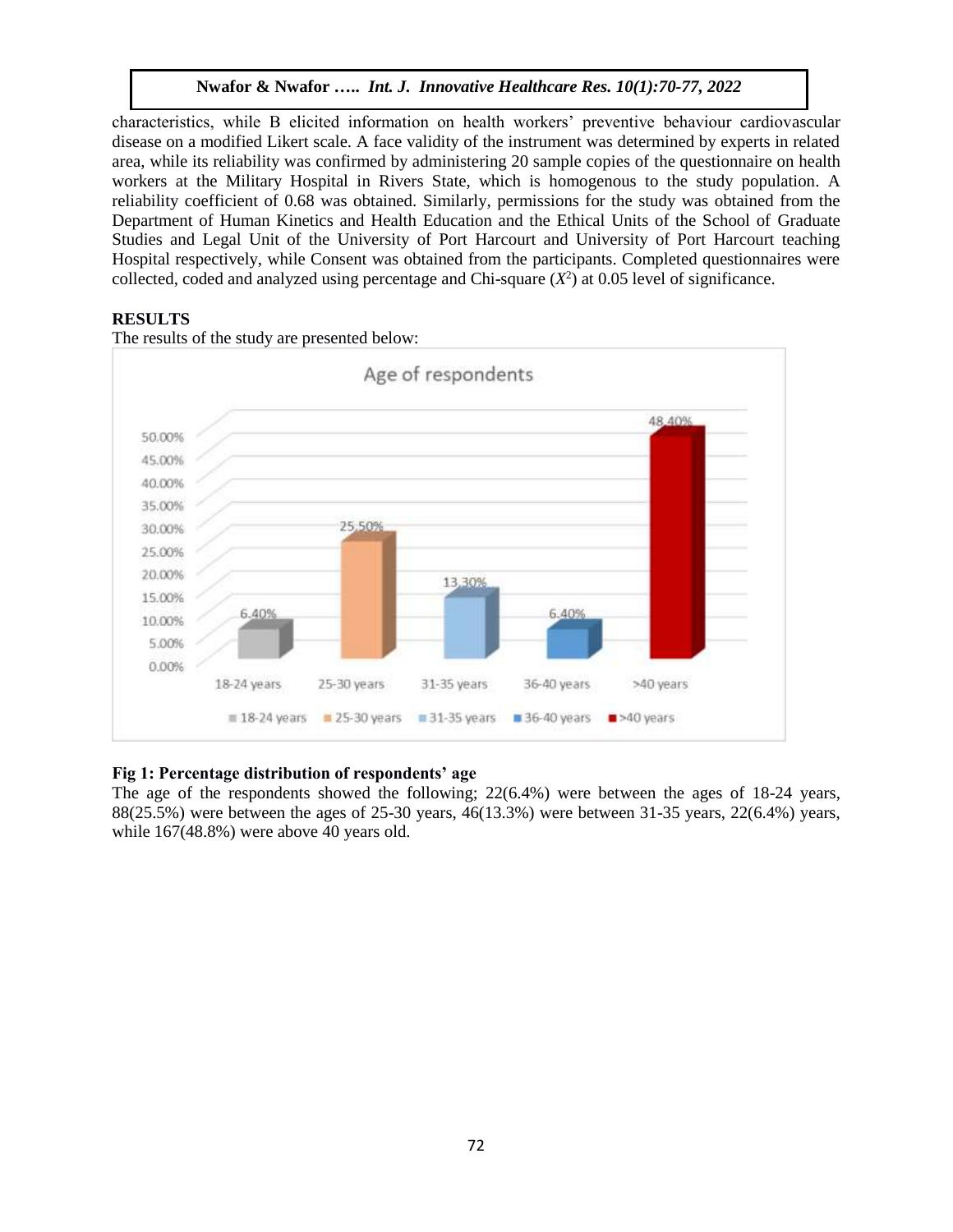**Nwafor & Nwafor …..** *Int. J. Innovative Healthcare Res. 10(1):70-77, 2022*



# **Fig 2: Percentage distribution of the gender of respondents**

66 (19.1%) were males while 279 (80.9%) were females.



### **Fig 3: Professional qualification of the respondents**

The Fig 3 illustrated that 136(39.4%) were nurses, 33(9.6%) were doctors, 22(6.4%) were laboratory scientists, 33(9.6%) were pharmacists, while the remaining 121(35.1%) respondents were medical social workers.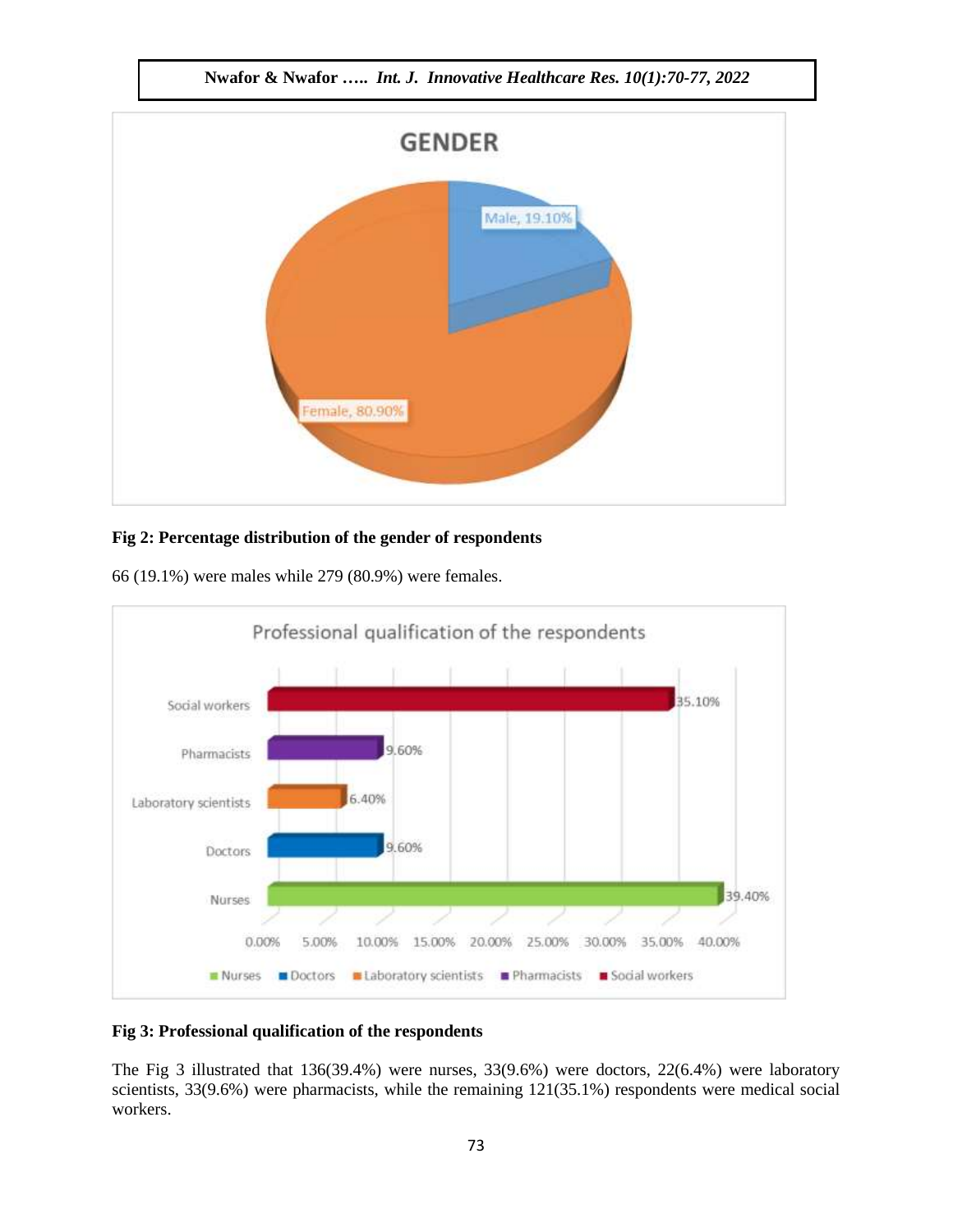

#### **Fig 4: Preventive behaviour towards cardiovascular diseases**

The result in the fig above showed that, more of the respondents (67.5%) had good preventive behaviour while 32.5% had poor preventive behaviour towards cardiovascular diseases.

**Hypothesis 1:** There is no significant association between gender and preventive behaviour towards cardiovascular diseases among health workers in UPTH



### **Fig 5: Association between gender and preventive behaviour**

The calculated chi-square value is 3.32 while the tabulated is 2.50, at a p-value of 0.05. Since the tabulated is less than the calculated, it is statistically not significant. The null hypothesis is accepted. There is thus, no significant relationship between gender and the behaviour towards cardiovascular diseases preventive measures in the University of Port Harcourt Teaching Hospital.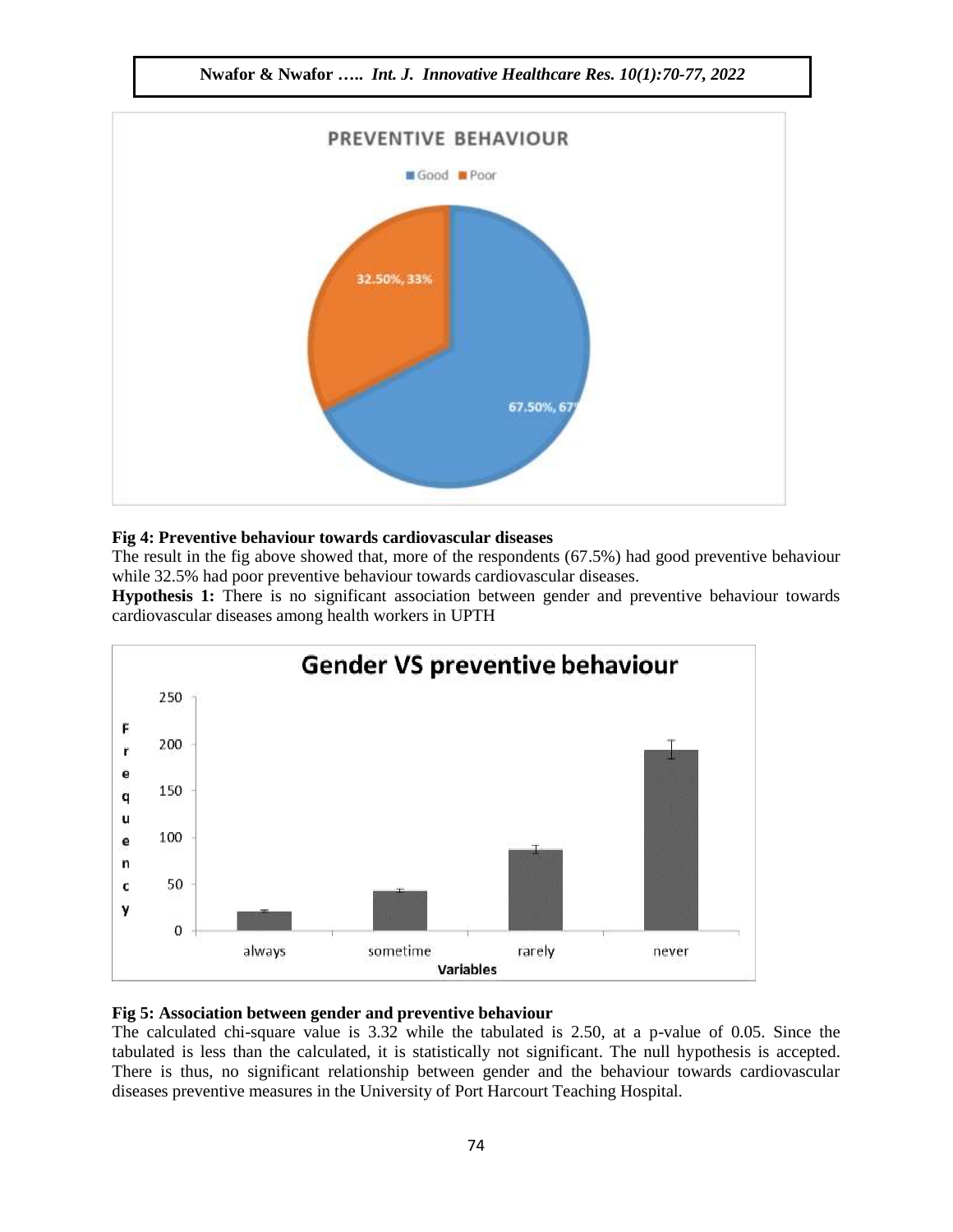**Nwafor & Nwafor …..** *Int. J. Innovative Healthcare Res. 10(1):70-77, 2022*

**Hypothesis 2:** There is no significant association between gender and preventive behaviour towards cardiovascular diseases among health workers in UPTH



## **Fig 6: Association between age and preventive behaviour towards cardiovascular diseases among health workers in UPTH**

The calculated value is 3.32 while the tabulated is 2.50, at a p-value of 0.05. Since the tabulated is less than the calculated, it is statistically not significant. The null hypothesis is accepted. There is thus, no significant relationship between age and the compliance of cardiovascular diseases preventive measures in the University of Port Harcourt Teaching Hospital.

**Hypothesis 3:** There is no significant association between gender and preventive behaviour towards cardiovascular diseases among health workers in UPTH



**Fig 7: Association between professional qualification and preventive behaviour towards cardiovascular diseases among health workers in UPTH**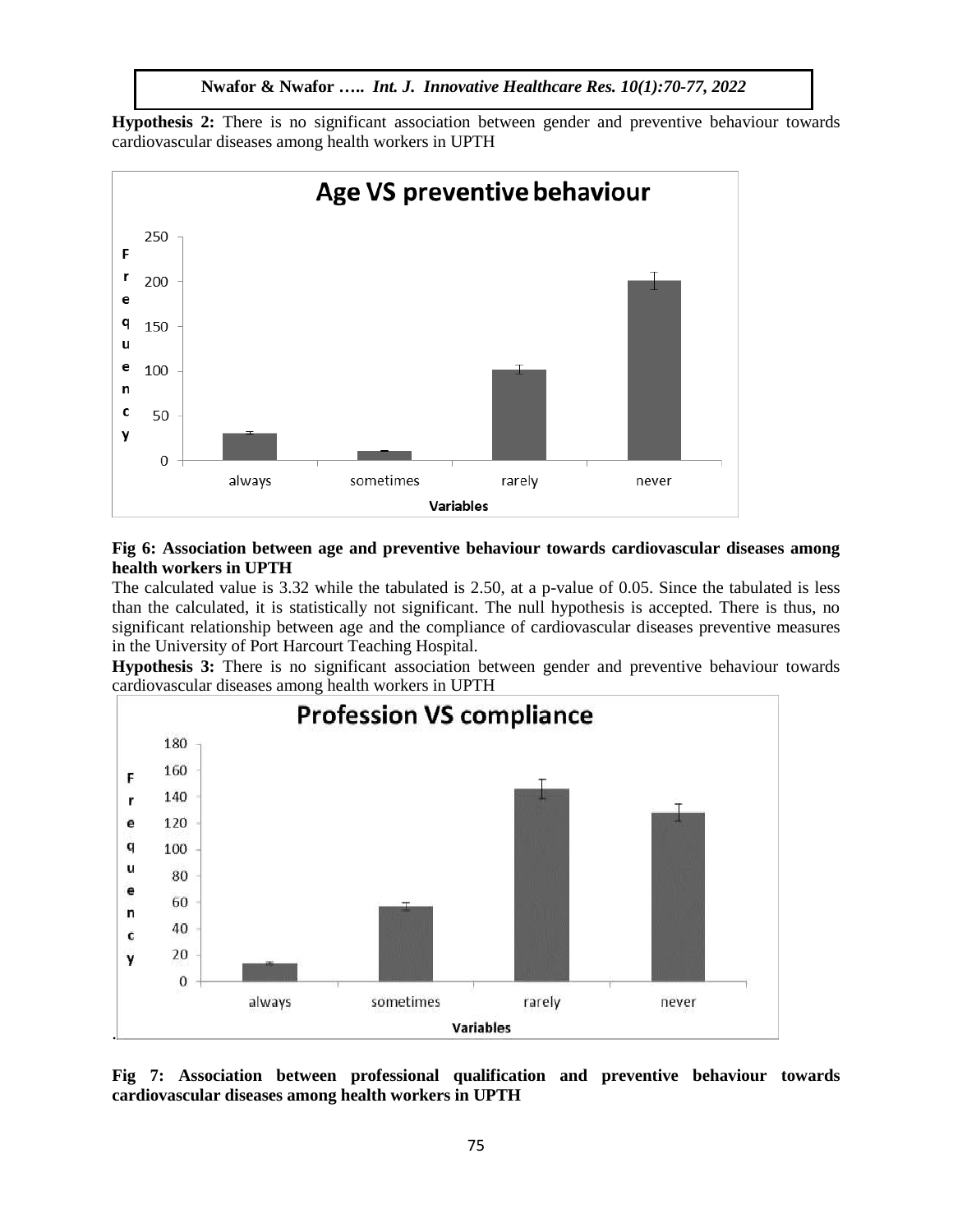The calculated value is 3.13 while the tabulated is 2.50, at a p-value of 0.05. Since the tabulated is less than the calculated, it is statistically not significant. The null hypothesis is accepted. There is thus, no significant relationship between profession and the compliance of cardiovascular diseases preventive measures in the University of Port Harcourt Teaching Hospital**.**

### **DISCUSSION OF FINDINGS**

The finding of the study showed that 67.5% of the respondents had good preventive behaviour towards cardiovascular diseases but, a substantial proportion (32.5%) had poor preventive behaviour. This indicates that although health care workers are aware of what cardiovascular diseases are, their risk factors and signs and symptoms, some did not comply with it to the letter. This could be attributable to negligence, on one part, and lack of will to abide by it. They have a grounded knowledge as to what cardiovascular diseases are, but their reluctance has made them to shun the attitudes that will prevent them from falling prey to it, and hence, living a healthy lifestyle. This agrees with what was observed by Alikor and Nwafor (2016). Their study revealed that there is an increase in obesity in the Niger Delta region of Nigeria, due to sedentary life style.

In this study, the role played by age and sex was also considered, and most of the participants agreed in the affirmative that they play significant roles in the acquisition of cardiovascular diseases. of important note is the fact that they understood that older people are more prone to the acquisition of these disease conditions and that the female sex come down with the diseases more than their male counterparts, especially, when the females grow above 65 years of age, while in the younger ages, men are more prone to the disease conditions than their female counterparts. This agrees with what the World Health Organization (2017) put forward, in respect to age and sex, and the acquisition of cardiovascular diseases.

### **CONCLUSION**

Based on the findings of the study, it was concluded that health workers in UPTH had good preventive behaviour towards cardiovascular diseases and the factors associated with their behaviour were age, gender and professional qualification.

## **RECOMMENDATIONS**

The following recommendations were made:

- $\triangleright$  Health institutions should ensure that their staffs adhere to cardiovascular disease preventive measures.
- $\triangleright$  Employees should always put up indicators that will remind them of these health disorders, and also remind their wards and clients of the implications of not adhering to them.
- $\triangleright$  There should be regular communication between health care workers between their wards and clients about cardiovascular diseases, its risk factors, preventive measures and how and when to seek help.

#### **REFERENCES**

- American Heart Association (2018). What are my risks for getting heart disease infographic. www. Heart.org>Healthyliving>whaT
- Achalu, E. I. (2010). *Handbook of communicable and non-communicable disease prevention and control.* Port Harcourt. Paragraphics.
- Achalu, E.I. (2004). *Planning and evaluation of health education programme practical strategies and guidelines.* Lagos. Simach Nigeria Limited.
- Alikor, C.A, & Nwafor, C.E. (2016). The prevalence and predictors of generalized obesity in rural farming community in the Niger Delta region of Nigeria.
- American Heart Association (2015). The American heart association's diet and lifestyle recommendation [www.heart.org/HEARTORG/Healthy living.](http://www.heart.org/HEARTORG/Healthy%20living)
- Nedic, O. Filipovic D. & Solak Z.(2001). Job stress and cardiovascular diseases with health worker. Pub Med. 2001 Sep- Oct 54(9-10) 423-31.